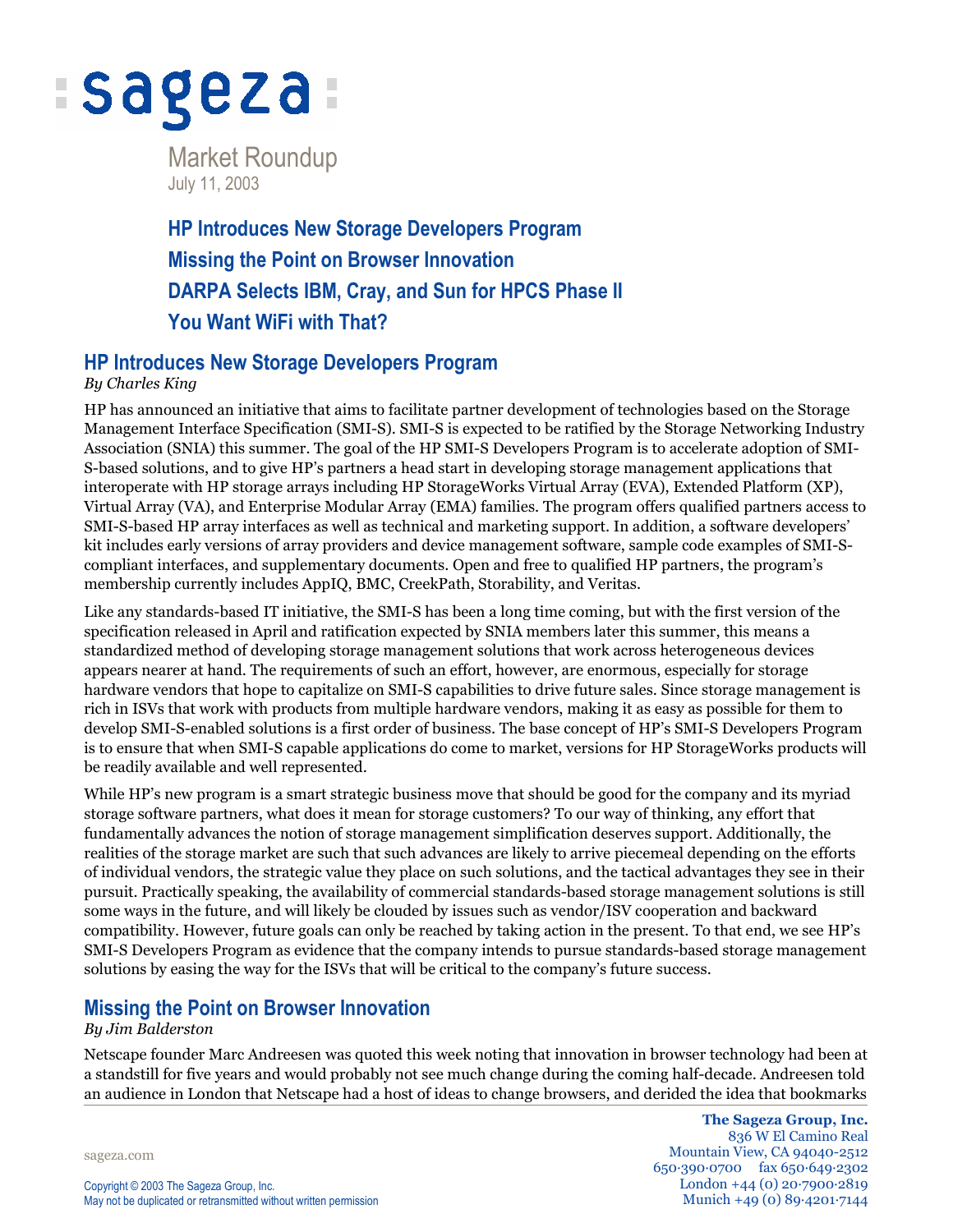and back-button functionality constituted reasonable Web navigation options. Netscape's browser, which was obtained by AOL when the company bought Netscape for \$4.2 billion in 1999, appears to be disappearing, as AOL recently settled a case with Microsoft over browser issues and signed a seven-year contract to offer Microsoft's Internet Explorer to AOL members.

While the innovative changes happening in browser technologies, especially in newer, smaller form factors fundamentally contradict Andreesen's assertions, we also think that his comments represent an interesting misinterpretation of what innovation is and how the market responses to innovations of all kinds. We would agree that browser navigation is relatively simplistic, with back buttons, bookmarks, histories, and the like, but we see that simplicity as one of the very reasons browsers — and the World Wide Web they help users navigate — took off so quickly in the public's mind. In short, history has shown that innovations of any type tend to be adopted more broadly and rapidly if they are relatively easy to comprehend. Value perception and adoption rates are inexorably intertwined. The simplicity of the browser is the very reason that users have taken to the World Wide Web and that its complementary offerings of email and IM have been adopted so enthusiastically.

But we have another bone to pick here with Mr. Andreesen. We have always thought that browser share and the so-called browser wars garnered much more attention than they ever merited. Contentiousness about browser innovation at this point is largely akin to arguing over the type of wire one prefers for phone call transmission. Andreesen, and many others we are sure, seem to be arguing that the impacts of the Internet on daily life are somehow hampered by the lack of innovation in the browser software. We would argue the opposite. The browser — in all its simplicity — has unleashed a chain reaction of changing behaviors, economics, business models, and communications that has yet to reach its final stage as a change agent. The browser was, after all, a means to graphically display and navigate the fledgling World Wide Web that heretofore had been the domain of a small number of techno-priests whose knowledge and experience far outstripped the great unwashed, those same masses of users that now have adopted the Internet as a significant part of their lives. We believe those waves of change will continue with or without Mr. Andreesen's blessing, and the effect of the relatively simple innovation he now derides will continue to be felt for years to come.

# **DARPA Selects IBM, Cray, and Sun for HPCS Phase II**

#### *By Charles King*

The Defense Advanced Research Projects Agency (DARPA) announced this week that IBM, Sun Microsystems, and Cray — teamed with New Technology Endeavors (NTE) — have been selected as the three contractor teams for the second phase of the High Productivity Computing Systems (HPCS) program. The goal of the program is to provide a new generation of economically viable, scalable, high productivity, peta-style computing systems in the 2009-2010 timeframe that will fill a gap in computing between current high performance computing (HPC) technology and the future promise of quantum computing. IBM received \$53.3 million for their PERCS (Productive, Easy-to-use, Reliable Computing Systems) approach that adapts system layers to application requirements, enhancing system efficiency, ease of use, and commercial viability. Sun received \$49.7 million to continue work on its integrated systems approach known as Hero, which provides a simplified architecture, and novel programming tools to boost user productivity, enhance numerical precision, increase system security, and support legacy software. Cray/NTE received \$43.1 million to develop their HPCS concept Cascade, which incorporates hardware and software innovations including new processor architectures and processor-in-memory technologies to enable higher productivity for sustained peta-scale computing. The second phase of the HPCS program will last for thirty-six months, and will be led by MIT's Lincoln Laboratory in Lexington, Massachusetts.

The peta-style (i.e., more than one quadrillion calculations per second) focus of DARPA's HPCS program may qualify as the rarest of air in modern computing capabilities, but bleeding edge innovation has always been so. When considering such programs, one should remember that today's PCs offer performance far in excess of what the supercomputers of a mere ten years ago were able to deliver. The recent considerable increase in supercomputing and HPC technologies in commercial settings suggests a simple truth regarding technology: if a tool is available, affordable, and workable, people will find or make a use for it. The DARPA program also provides an interesting, practical rebuttal against those who wish to trim the influence and involvement of the federal government. With its six+ year time line, multi-vendor cooperation, and hundreds of millions in research monies

sageza.com

**The Sageza Group, Inc.** 836 W El Camino Real Mountain View, CA 94040-2512 650·390·0700 fax 650·649·2302 London +44 (0) 20·7900·2819 Munich +49 (0) 89·4201·7144